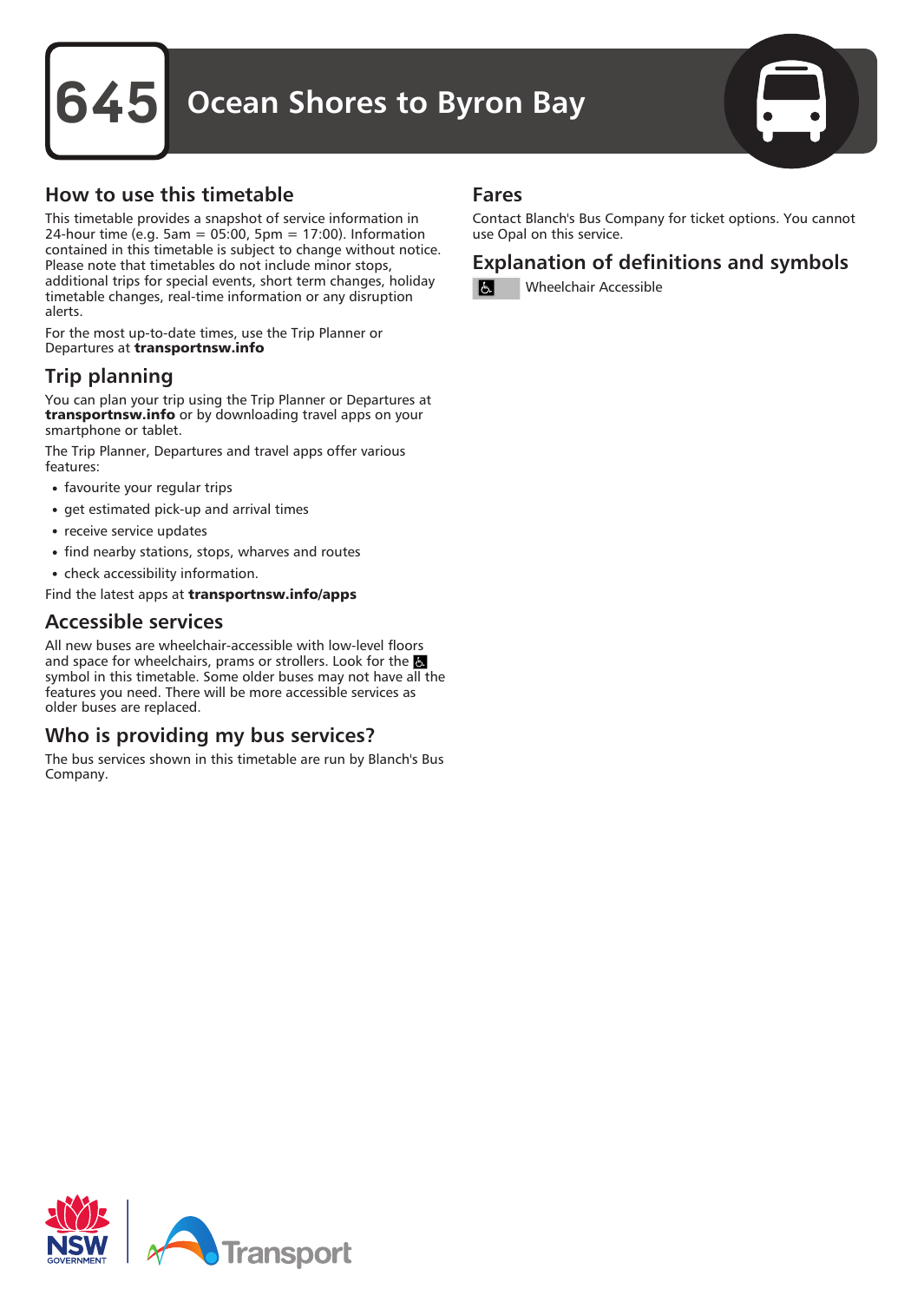

Valid from: 28 April 2021 Creation date: 30 June 2022 NOTE: Information is correct on date of download.

| Byron Bay Interchange, Byron Bay<br>09:05<br>15:35<br>17:10<br>$\overline{a}$<br>$\overline{\phantom{0}}$<br>$\overline{a}$          |  |
|--------------------------------------------------------------------------------------------------------------------------------------|--|
|                                                                                                                                      |  |
| River Tce at Burringbar St, Mullumbimby<br>08:25<br>09:30<br>15:25<br>17:30<br>10:44<br>11:57<br>13:44                               |  |
| Gulgan Rd at Mullumbimby Rd, Brunswick Heads<br>08:30<br>09:35<br>12:02<br>10:49<br>13:49<br>15:30<br>15:55<br>17:35                 |  |
| Old Pacific Hwy at Short St, Brunswick Heads<br>08:33<br>09:38<br>10:52<br>12:05<br>17:38<br>13:52<br>15:33<br>15:58                 |  |
| Rajah Rd opp Ocean Village Shops, Ocean Shores<br>08:48<br>09:48<br>12:15<br>17:48<br>11:02<br>14:02<br>15:43<br>16:08               |  |
| Goondooloo Dr at Wirruna Ave, Ocean Shores<br>11:03<br>12:16<br>08:49<br>09:49<br>14:03<br>15:44<br>16:09<br>17:49                   |  |
| Coomburra Cr at Ceron Ct, Ocean Shores<br>08:51<br>09:51<br>11:05<br>12:18<br>17:51<br>14:05<br>15:46<br>16:11                       |  |
| 12:19<br>Wahlooga Way opp Kooringa Ct, Ocean Shores<br>09:52<br>11:06<br>14:06<br>16:12<br>17:52                                     |  |
| Kuringai Way at Orana Rd, Ocean Shores<br>08:54<br>15:48                                                                             |  |
| Balemo Dr at Kulgun Ct, New Brighton<br>08:56<br>09:55<br>12:21<br>15:49<br>16:17<br>17:54<br>11:08<br>14:08                         |  |
| 16:25<br>Billinudgel Coach Stop, Bonanza Dr, Billinudgel                                                                             |  |
| 15:56<br>Sharra Bvd opp Kolora Way, South Golden Beach<br>12:28<br>18:00<br>10:02<br>11:15<br>14:15                                  |  |
| Beach Ave at Peter St, South Golden Beach<br>10:06<br>11:19<br>12:32<br>16:00<br>18:04<br>14:19<br>$\hspace{1.0cm} - \hspace{1.0cm}$ |  |
| Orana Rd after Yengarie Way, Ocean Shores<br>10:13<br>11:26<br>12:39<br>14:26<br>18:10<br>16:07<br>$\overline{\phantom{a}}$          |  |
| Billinudgel Coach Stop, Bonanza Dr, Billinudgel<br>18:15<br>L.<br>$\equiv$<br>$\bar{a}$<br>$\overline{\phantom{a}}$                  |  |
| $\overline{d}$<br>$\overline{ \mathbf{b} }$<br>$\overline{d}$<br>$ \mathbf{F} $<br><b>Saturday</b>                                   |  |
| River Tce at Burringbar St, Mullumbimby<br>11:35<br>12:50<br>16:20<br>09:30                                                          |  |
| Gulgan Rd at Mullumbimby Rd, Brunswick Heads<br>09:35<br>11:40<br>16:25<br>12:55                                                     |  |
| Old Pacific Hwy at Short St, Brunswick Heads<br>09:38<br>11:43<br>12:58<br>16:28                                                     |  |
| Rajah Rd opp Ocean Village Shops, Ocean Shores<br>09:48<br>11:53<br>16:38<br>13:08                                                   |  |
| Goondooloo Dr at Wirruna Ave, Ocean Shores<br>09:49<br>11:54<br>16:39<br>13:09                                                       |  |
| 09:51<br>11:56<br>Coomburra Cr at Ceron Ct, Ocean Shores<br>13:11<br>16:41                                                           |  |
| Wahlooga Way opp Kooringa Ct, Ocean Shores<br>09:52<br>11:57<br>13:12<br>16:42                                                       |  |
| 09:54<br>Balemo Dr at Kulgun Ct, New Brighton<br>11:59<br>13:14<br>16:44                                                             |  |
| Sharra Bvd opp Kolora Way, South Golden Beach<br>10:01<br>12:06<br>16:51<br>13:21                                                    |  |
|                                                                                                                                      |  |
| 10:05<br>13:25<br>16:55                                                                                                              |  |
| 12:10<br>Beach Ave at Peter St, South Golden Beach<br>12:17<br>Orana Rd after Yengarie Way, Ocean Shores<br>10:12<br>13:32<br>17:02  |  |